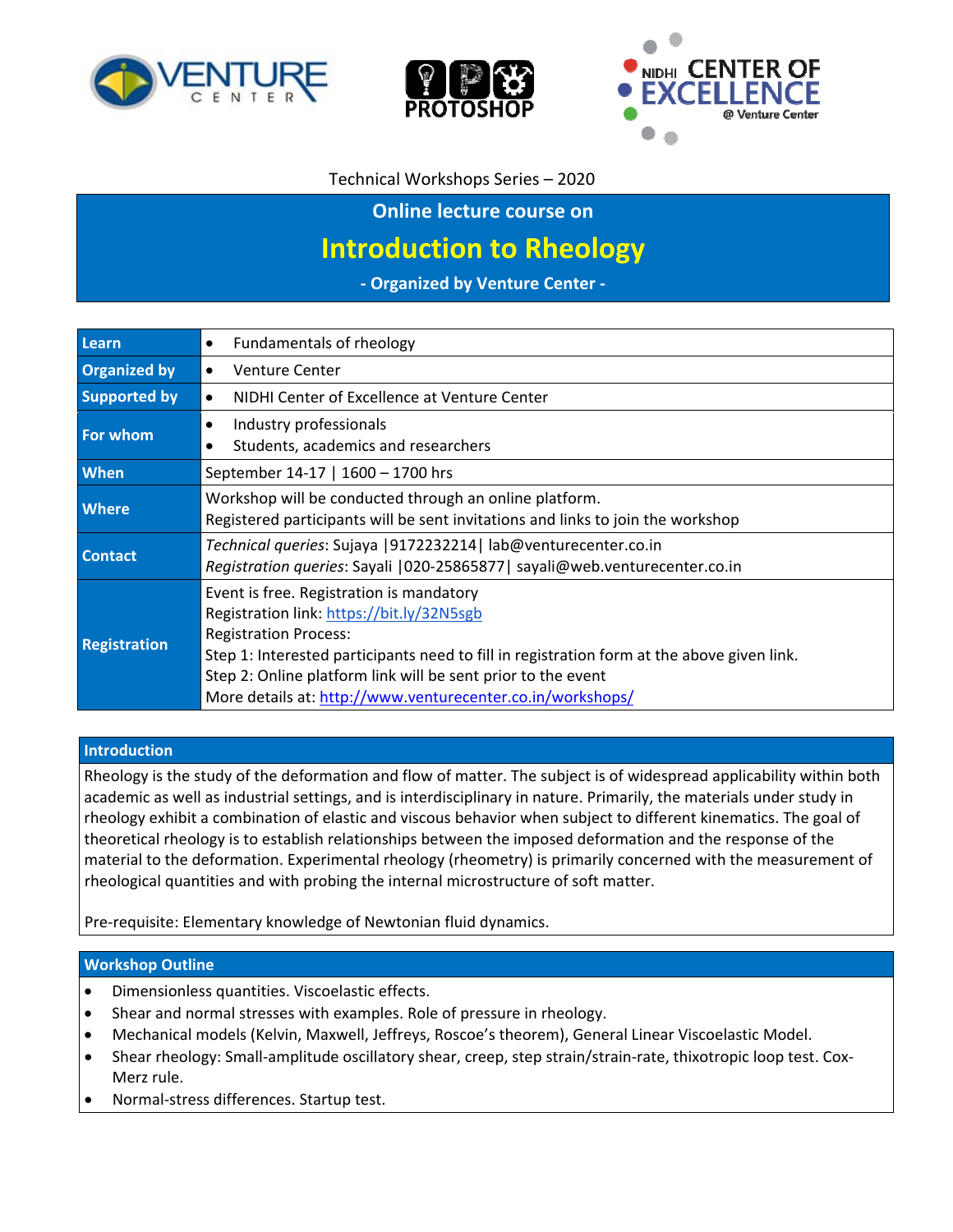





- Extensional rheology: Uniaxial, biaxial, and planar extension.
- Introduction to rheometry.

## **Workshop includes**

- Lectures
- Q&A sessions
- Access to restricted website with online compilation of resources
- Certificate of participation issued by Venture Center

| <b>Workshop Schedule</b>            |                                                                   |                 |  |
|-------------------------------------|-------------------------------------------------------------------|-----------------|--|
| <b>Time</b>                         | <b>Session</b>                                                    | <b>Lead</b>     |  |
| Day 1                               |                                                                   |                 |  |
| $1600 - 1605$<br>$(5 \text{ Min})$  | Welcome and introduction                                          | Sujaya Ingale   |  |
| $1605 - 1610$<br>$(5$ Min $)$       | Set the stage for rheology lecture series                         | V. Premnath     |  |
| $1610 - 1655$<br>$(45$ Min $)$      | Definitions, viscoelastic phenomena, viscosity, mechanical models | Chirag Kalelkar |  |
| $1655 - 1700$<br>$(5 \text{ Min})$  | Q&A                                                               |                 |  |
| Day 2                               |                                                                   |                 |  |
| $1600 - 1655$<br>$(55$ Min $)$      | General Linear Viscoelastic Model, rheological protocols          | Chirag Kalelkar |  |
| $1655 - 1700$<br>(5 Min)            | Q&A                                                               |                 |  |
| Day 3                               |                                                                   |                 |  |
| $1600 - 1655$<br>$(55$ Min $)$      | Normal stress effects, extensional rheology                       | Chirag Kalelkar |  |
| $1655 - 1700$<br>$(5$ Min $)$       | Q&A                                                               |                 |  |
| Day 4                               |                                                                   |                 |  |
| $1600 - 1650$<br>$(50 \text{ Min})$ | Rheometry                                                         | Chirag Kalelkar |  |
| $1650 - 1700$<br>$(10 \text{ Min})$ | Q&A and Closure                                                   |                 |  |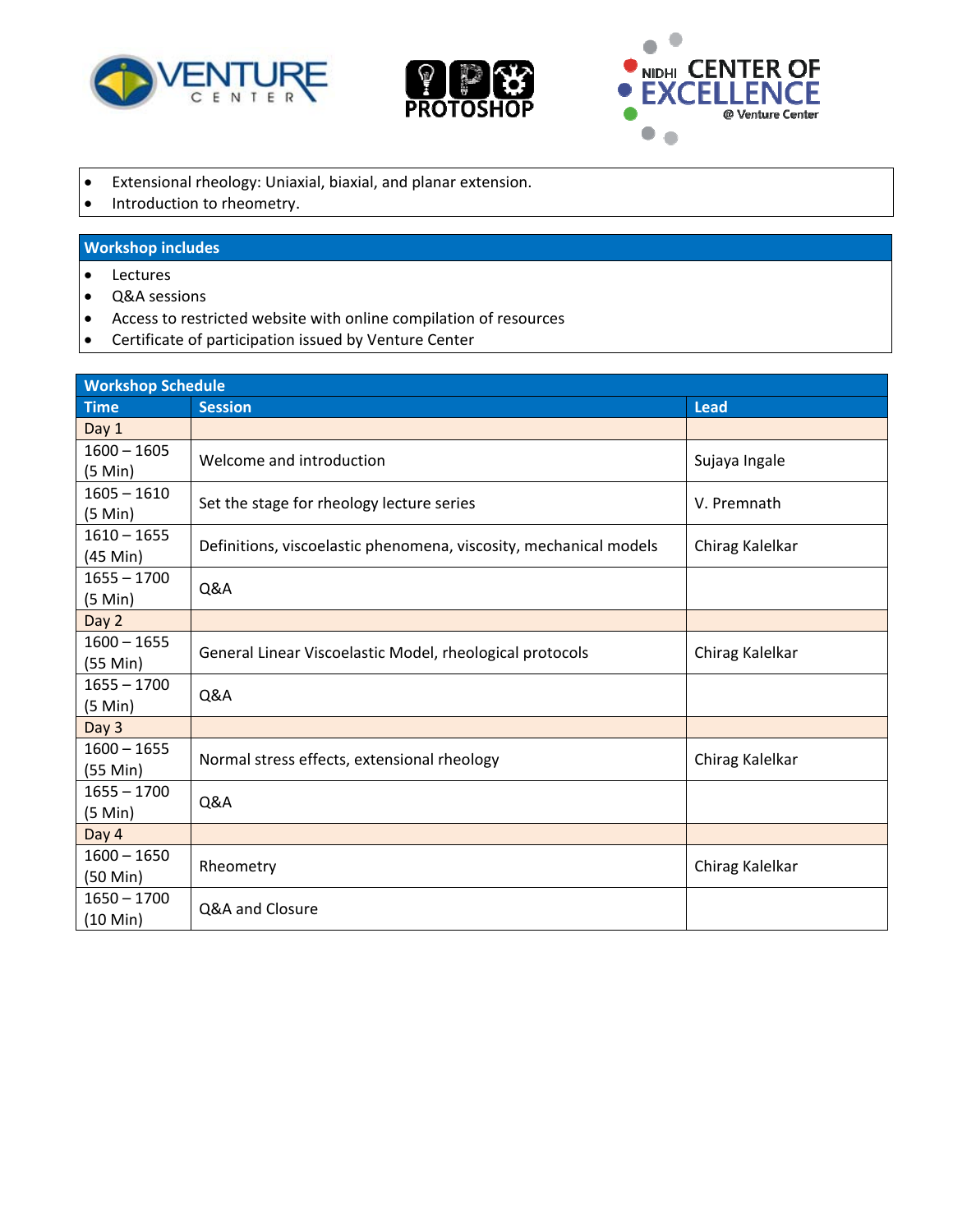





| <b>Speakers and Organisers</b> |                                                                                                                                                                                                                                                                                                                                                                                                                                                                                                                                                                                                                                                                                                                                                                                                        |  |
|--------------------------------|--------------------------------------------------------------------------------------------------------------------------------------------------------------------------------------------------------------------------------------------------------------------------------------------------------------------------------------------------------------------------------------------------------------------------------------------------------------------------------------------------------------------------------------------------------------------------------------------------------------------------------------------------------------------------------------------------------------------------------------------------------------------------------------------------------|--|
|                                | Dr. Chirag Kalelkar is an Assistant Professor at the Indian Institute of Technology,<br>Kharagpur.<br>He did his Ph.D. in Physics from Indian Institute of Science, Bangalore in 2006. He worked<br>as Faculty Research Associate at the University of Maryland (2006-2008), Enhanced<br>Post-doctoral Fellow at the National Chemical Laboratory (2008-2009), visiting<br>Post-doctoral Fellow at the Raman Research Institute (2010) and as Research Associate at<br>the Massachusetts Institute of Technology (2011-2012). Chirag works in the area of<br>experimental fluid dynamics and soft condensed matter                                                                                                                                                                                     |  |
|                                | Dr. Premnath V. is currently the Head- NCL Innovations, Head -Intellectual Property Group<br>at NCL, Scientist-Polymer Science & Engineering Division at NCL and Director-Venture<br>Center. He holds a B.Tech. from the IIT-B and a Ph.D. from the MIT, USA. He has also been<br>a Chevening Technology Enterprise Fellow with the Centre for Scientific Enterprises,<br>London Business School and Cambridge University, UK. He brings with him considerable<br>experience in technology development and commercialization (two successfully<br>commercialized families of biomedical products), incubation and innovation management,<br>working with start-up companies (in Cambridge-UK and India) and engaging with large<br>corporations on research and consulting projects as project leader. |  |
|                                | Sujaya Ingale is Sr. Manager at Venture Center. She leads and coordinates Scientific &<br>Prototyping initiatives at Venture Center. She manages scientific resources, facilities,<br>services and ensures Environment Health and Safety compliance at Venture Center. She is<br>M.Sc in Microbiology (Pune University). She has several years of research experience in<br>biotechnology projects, experience in setting up and oversight of Venture Center's Lab<br>facilities, running and assisting in proof-of-concept projects, and in creating, planning and<br>organizing technical and scientific workshops for life sciences students and scientists.                                                                                                                                        |  |
|                                | Sayali Kothmire is Coordinator-Protoshop at Venture Center. She is B.E.(Instrumentation &<br>Control Engineer) from University of Pune. She manages operations at Protoshop,<br>provides training, plans & executes setting up & maintenance work in Protoshop also<br>involved in creating, planning and organizing technical and scientific workshops & hands-<br>on lab exercises with Tinkering lab instruments.                                                                                                                                                                                                                                                                                                                                                                                   |  |

#### **About the organizers**



Entrepreneurship Development Center (Venture Center) – a CSIR initiative – is a Section 60 company hosted by the National Chemical Laboratory, Pune. Venture Center strives to nucleate and nurture technology and knowledge‐based enterprises by leveraging the scientific and engineering competencies of the institutions in the Pune region in India. The Venture Center is a technology business incubator supported by the Department of Science & Technology's National Science & Technology Entrepreneurship Development Board (DST‐ NSTEDB). Venture Center focuses on technology enterprises offering products